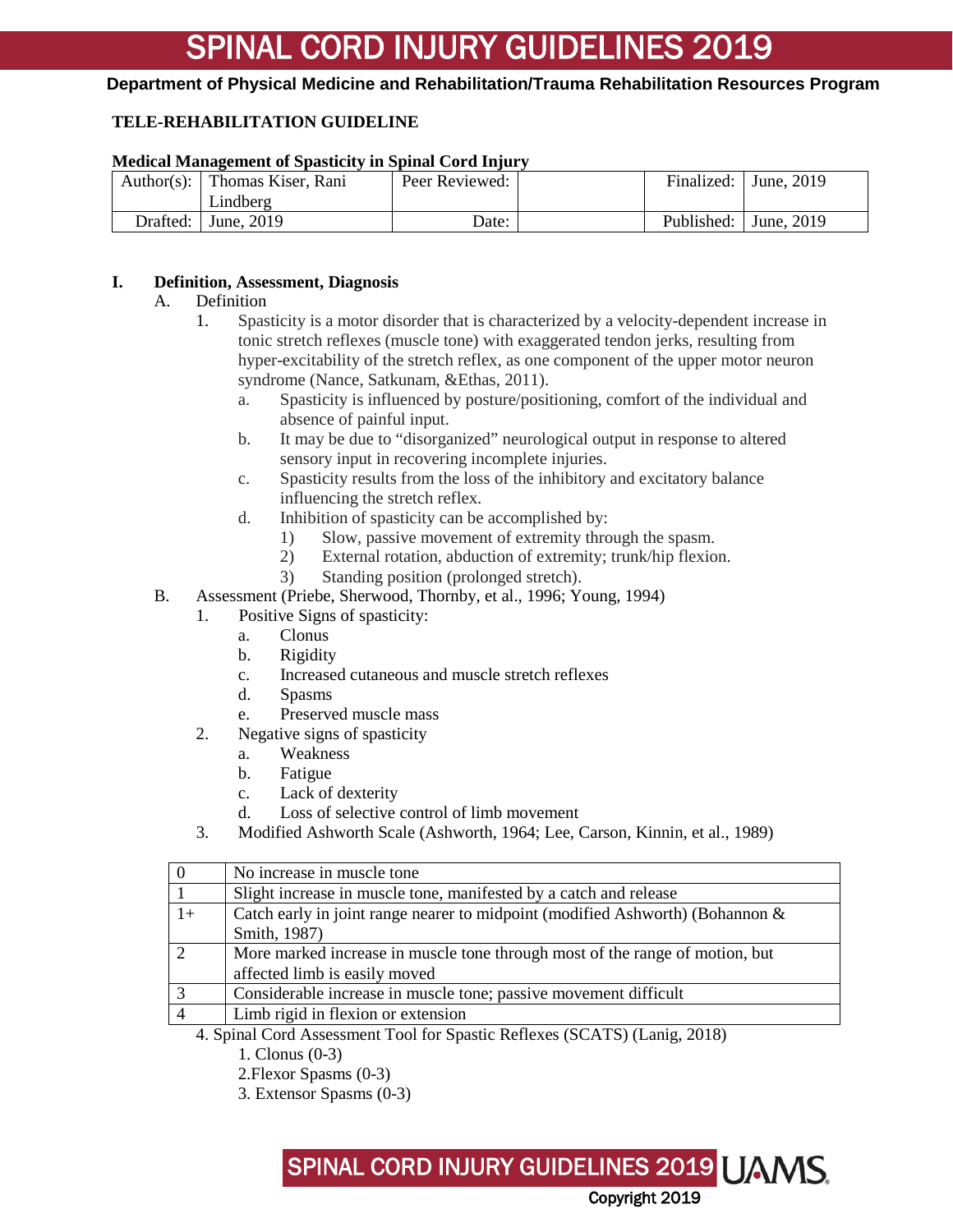#### **Department of Physical Medicine and Rehabilitation/Trauma Rehabilitation Resources Program**

5. Spinal Cord Independence Measure (SCIM) (Lanig, 2018)

1. Self Care

- 2. Respiration and sphincter management
- 3. Mobility (Room and Toilet)
- 4. Mobility (Indoors and Outdoors)
- 6. Modified Tardieu Scale (P. Akpinar 2017)

1. Quality of Muscle Reaction (0-5) with 0 being no resistance to passive ROM. 5 indicates an immobile joint

2. Angle of Muscle Reaction- describes R1 and R2, with R1 being the angle in which a catch or clonus is found during a quick stretch. R2 is the full passive ROM, taken at a very slow speed.

-Used increasingly for spinal cord injury patients, especially in the pediatric population

- 7. Consider the following if spasticity increases:
	- a. Painful stimulation
		- 1) Urinary tract infection or kidney stones
		- 2) Pressure ulcer
		- 3) Tight shoes, clothing, or leg bag
		- 4) Bowel impaction
		- 5) Syringomyelia
		- 6) Heterotopic Ossification
	- b. Spontaneous
	- c. New neurologic injury
		- 1) syringomyelia
		- 2) meningitis
		- 3) recurrent stroke
- C. Diagnosis
	- 1. Spasticity is easier to recognize than characterize and is perhaps more difficult to treat successfully.
	- 2. If the person has a spinal cord injury with the positive and negative signs above, is velocity-dependent and is worsened with painful stimulation, then it meets the diagnostic criteria of spasticity.

#### **II. Management and treatment recommendations**

- A. Medical management/treatment recommendations: Minimize the positive signs, while not worsening the negative signs of spasticity.
	- 1. Non-pharmacolgic treatments
		- a. Regular exercise routine that includes daily range of motion exercise with a focus on muscle stretching (1-2 hour effect) (Odeen & Knutsson, 1981; Skold, 2000)
			- 1) Physical therapy–short term to teach to teach patient and caregiver
			- 2) Self-stretching program–long term to maintain joint and muscle range and decrease spasticity

SPINAL CORD INJURY GUIDELINES 2019 UAMS

- b. Casting and splinting to maintain muscle and tendon length, and serial casting if the tendon has become shortened.
- c. Externally applied repetitive cycling (Kakebeeke, Lechner, & Knapp, 2005)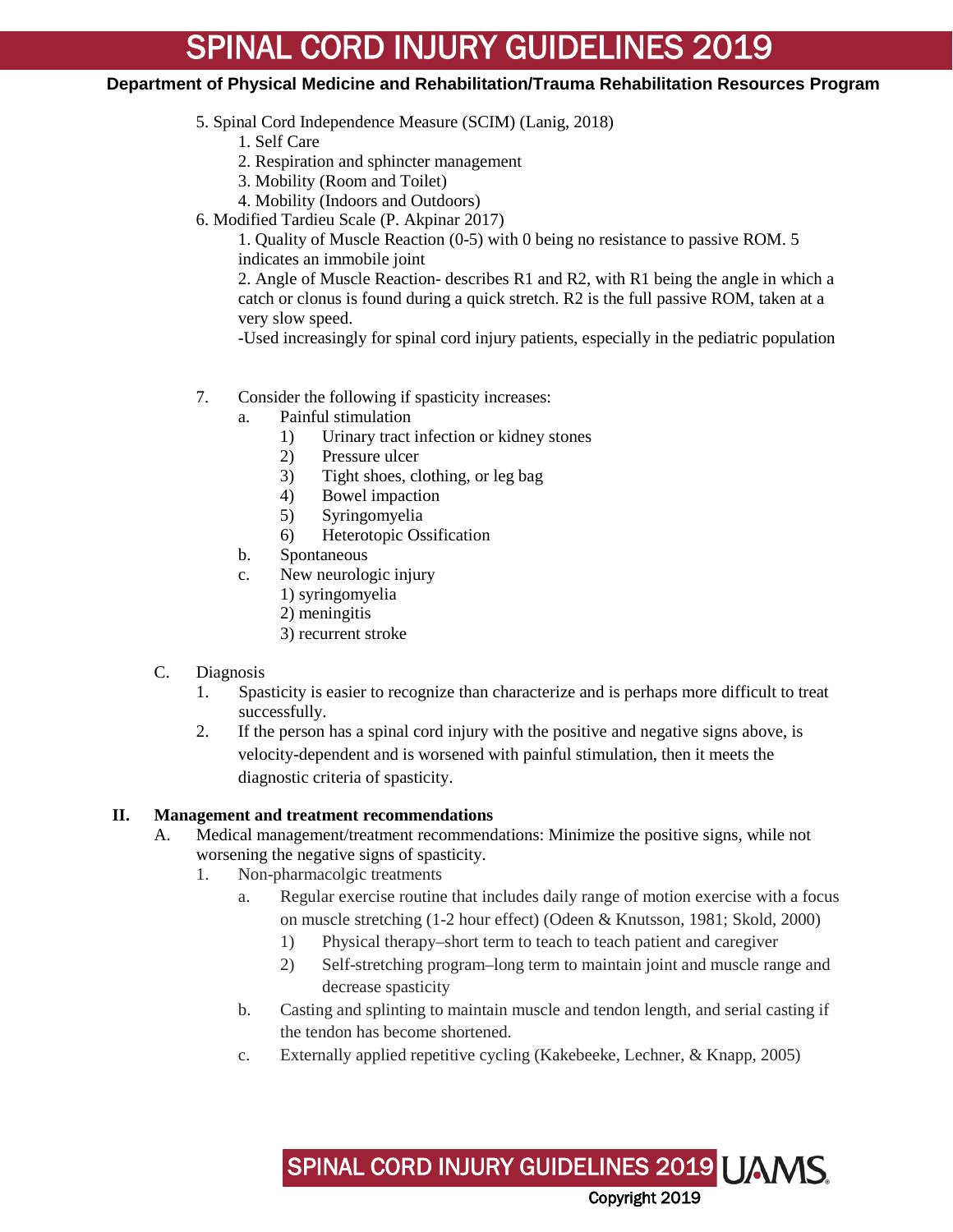#### **Department of Physical Medicine and Rehabilitation/Trauma Rehabilitation Resources Program**

- d. Hippotherapy to decrease spasticity in lower limbs with rhythmic movements associated with riding a horse to regulate muscle tone (Lechner, Kakebeeke, Hegemann, et al., 2007).
- e. Electrical stimulation to the spinal cord (Barolat, Myklebust, & Wenninger, 1988).
- f. Physical modalities–application of tendon pressure (Leone & Kulkulka, 1988), cold, warmth, vibration, bandaging, massage, low-power laser and acupuncture (Gracies, 2001).
- g. Magnetic stimulation over the thoracic spinal cord (Nielsen, Klemar, & Hansen, 1995)
- 2. Medications (Note: Selective serotonin reuptake inhibitors [SSRI's] such as Prozac, Lexapro, Celexa, etc. may make spasticity worse.)
	- a. Baclofen (Lioresal®): Binds to and activates the GABA  $_B$  receptors postsynaptically, which inhibits calcium conductance and causes inhibition of gamma-motor neuron activity, reduced drive to intrafusal of muscle fibers, and reduced muscle spindle sensitivity.
		- 1) Initiate dose at 5 mg three times a day; maximum dose is limited by side effects of drowsiness. (The literature limits to 80 mg a day in divided doses but significantly higher doses are tolerated and effective (Bianchine, 1985; Kirklan, 1984). It is normally taken four times a day.
		- 2) Average therapeutic half-life is 3.5 hours but ranges from 2 to 6 hours
		- 3) It cannot be stopped suddenly or there is a risk of hallucinations, seizures and confusion.
	- b. Tizanidine (Zanaflex®): An imidazoline derivative and agonist that binds to alpha2 receptor sites both spinally and supraspinally and enhances the presynaptic inhibitory modulation of spinal reflexes in patients with spasticity. It has been shown to decrease reflex activity, especially polysnaptic reflex activity (Davies & Johnston, 1984; Stein, Nordal, Oftedal, et al., 1987).
		- 1) Maximum dose is limited to 36 mg per day.
		- 2) Side effects are drowsiness, dry mouth, hypotension and hallucinations (rare).
		- 3) Liver functions must be followed at least annually.
		- 4) Drug interaction with ciprofloxacin, an antibiotic that inhibits P450 1A2 hepatic metabolism, resulting in an increased tizanidine plasma concentration with increased risk of hypotension and bradycardia.
	- c. Gabapentin (Neurontin®): An adjunctive treatment for epileptic seizure disorder. It is a structural derivative of GABA. It has been used off-label for spasticity, spastic hypertonia, and central pain syndromes in spinal cord injury (SCI) (Formica, Verger, et al., 2005).
		- 1) Maximum dose of 3600 mg divided into three- or four-times daily dosing
		- 2) Better for neuropathic pain than spasticity
		- 3) Side effects of dizziness and drowsiness
	- d. Dantrolene (Dantrium®): A hydantoin derivative whose primary pharmacologic effect is to reduce calcium flux across the sarcoplasmic reticulum of skeletal muscle. This action uncouples motor nerve excitation and skeletal muscle contraction (Ellis & Carpenter, 1974; Ward, Chaffman, & Sorkin, 1986).
		- 1) Maximum dose of 400 mg divided into three- and four-times daily dosing

SPINAL CORD INJURY GUIDELINES 2019 UAMS

Copyright 2019

2) Peak blood concentration in 3 to 6 hours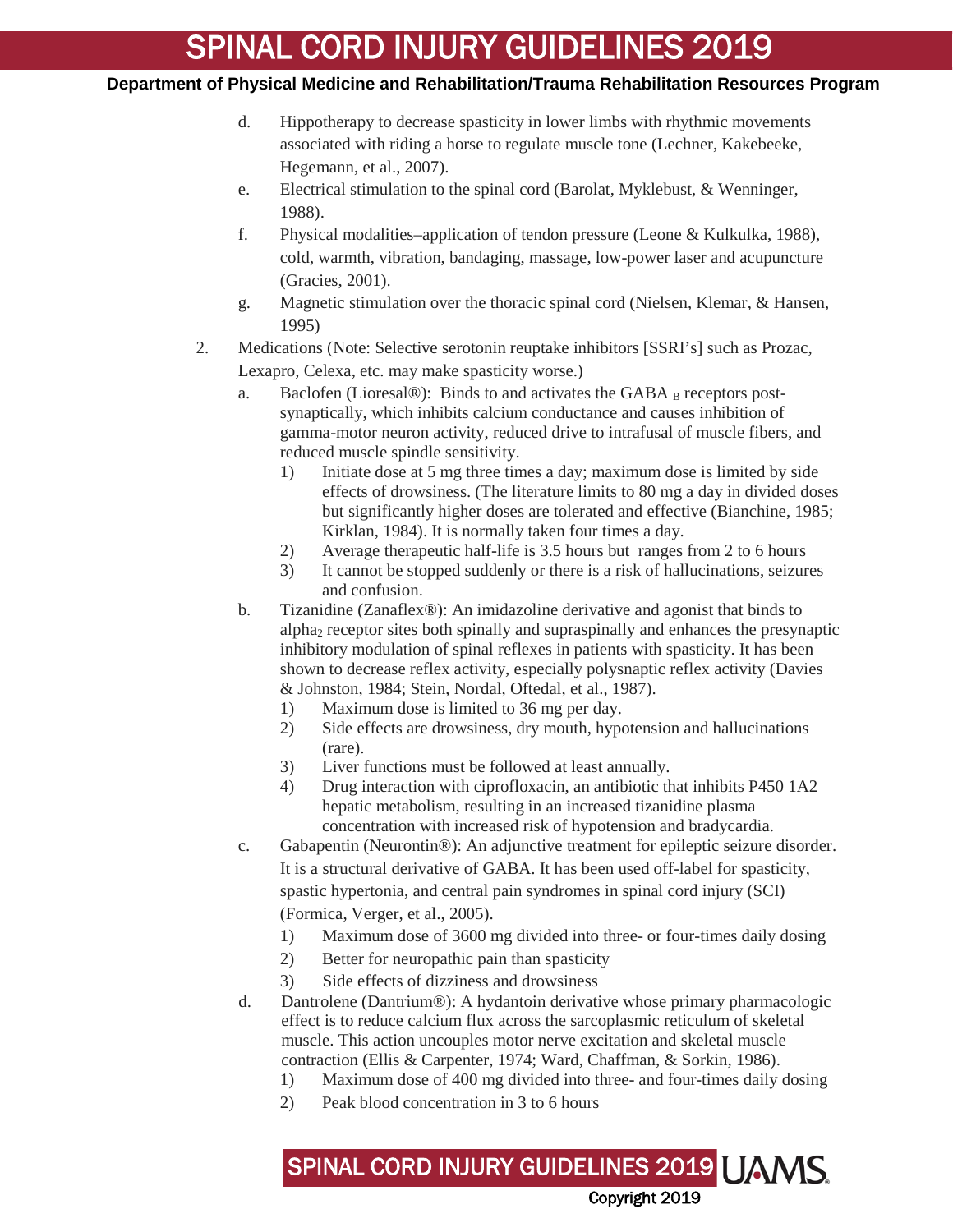#### **Department of Physical Medicine and Rehabilitation/Trauma Rehabilitation Resources Program**

- 3) Side effects of liver toxicity (1%), drowsiness, nausea, diarrhea, dizziness
- e. Diazepam (Valium®): A long-acting benzodiazepine that enhances GABA<sub>A</sub> receptor current, which increases the opening frequency of the ionophore complex (Study & Barker, 1981). It decreases polysynaptic reflexes and has muscle relaxant, sedation, and antispasticity effects (Pederson, 1974).
	- 1) Maximum dose of 60 mg a day in divided dosing
	- 2) Side effects of intellectual impairment, decreased motor coordination, psychological addiction, and abuse potential
- f. Muscle relaxants: Centrally acting muscle relaxants, which are generally not indicated for treatment of spasticity:
	- 1) Cyclobenzaprine (Flexeril®) Max dose 30 mg a day. Usually used at night, at a dose of 10 Mg. May help with pain, as it has similar molecular, tricyclic structure, like amitriptyline.
	- 2) Carisoprodol (Soma®) has an addictive potential. Schedule IV medication; average dose is 350 mg four times a day. Its active metabolite is meprobamate, and acts at multiple CNS sites to decrease anxiety and cause sedation.
- g. Cryoheptadine (Periactin®)- an antagonist at the 5-HT2, histamine H1, L-calcium

channels and muscarinic cholinergic receptors. Has been used off label for

spasticity secondary to SCI (Lanig, 2018)

1) 2-4 mg PO q8hr initially; not to exceed 24 mg/day

 2) Side effects of drowsiness, dizziness, nausea, diarrhea, increased appetite Advanced age is associated with reduced clearance and greater risk of confusion, dry mouth, constipation, and other anticholinergic effects and toxicity

- 3. Injections (Nance, Satkunam, & Ethas, 2011, Anwar, 2019, Picelli, 2018) a. Botulinum toxins:
	- 1) Neurotoxins that are the biologic product of the action of an anaerobic bacterium, *Clostridium botulinum.* These toxins are one of the world's most deadly poisons. They are extremely potent neuromuscular blocking agents when injected into the area of a motor point.
	- 2) Botulinum toxins have seven identified serotypes, A through G. The botulinum toxin serotypes A and B are currently available in clinical practice. Serotype A is marketed as Botox, Dysport, Xeomin and BTXA, whereas botulinum toxin B is marketed as Myobloc and NeuroBloc. Serotypes C through G are not available, clinically.
	- 3) Chemical denervation occurs when the intramuscular injection of the toxin prevents fusion of the acetylcholine-filled vesicles with the synaptic cleft, preventing the release of acetylcholine and therefor muscle activity.
	- 4) Accomplished in a clinical setting by a physician about every three months to help with the management of spastic muscles

SPINAL CORD INJURY GUIDELINES 2019 UAMS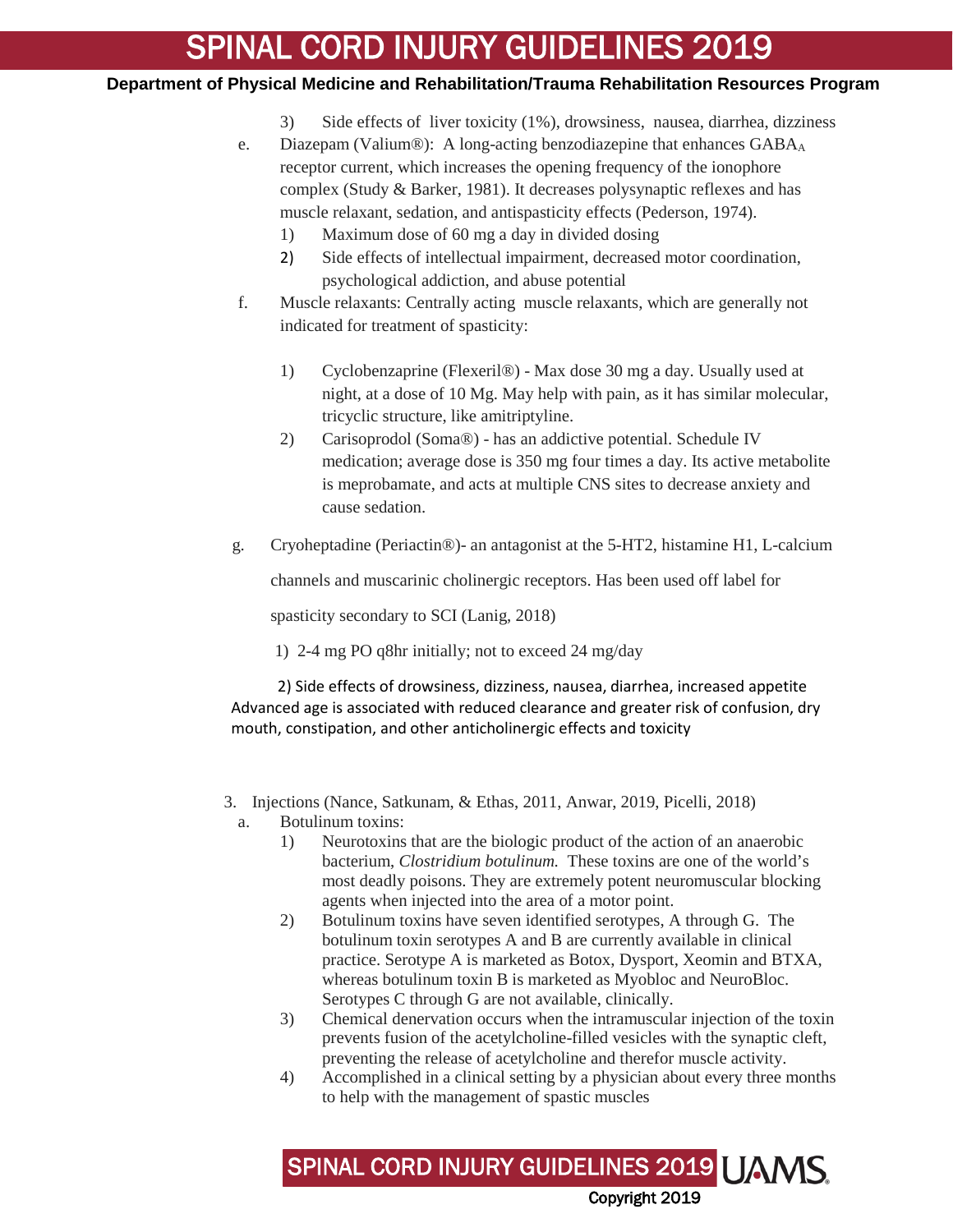#### **Department of Physical Medicine and Rehabilitation/Trauma Rehabilitation Resources Program**

- 5) Adjunct therapies after botulinum toxin administration can be used to improve botulinum toxin effect. Adhesive taping in order to provide a progressive stretch of hypertonic muscles can improve outcomes. Casting reduces excitatory input and helps prevent changes in muscle length and reduces contractures
- 6) Side effects are rare and botulinum toxin is relatively safe. There are rare allergic reactions. Distant spread of the toxin can occur hours to weeks after injection and can cause swallowing and breathing difficulties. Rarely patients can develop antibodies to the toxins.
- b. Phenol or alcohol:
	- 1) Phenol denatures the protein of nerve fibers, and in low concentrations has the property of a reversible local anesthetic.
	- 2) Alcohol is thought to have a dehydration effect on nerve tissue, resulting in sclerosis of nerve fibers and the myelin sheath.
	- 3) Both agents can be injected at motor points identified by electrical stimulation or ultrasound, or directly into or onto nerves and thus be used for motor point blocks and nerve blocks.
	- 4) Potential complications include pain, dysesthesias that can last from weeks to months, arrhythmias, variable duration and magnitude of effect, and incomplete irreversibility.
- B. Restrictions
	- 1. If the patient is managing their spasticity well—in ways such as stretching routinely, taking an appropriate dose of oral anti-spasticity medication, staying warm; and has had no change in bladder or bowel function; and there is no new source of pain (including new onset of a pressure sore, new bed or new wheelchair that does not fit well)—then the patient may have developed a new medical condition that is causing increased spasticity. Refer this patient to a local medical doctor for further workup and assessment. Consider the possibility that the patient may have developed a secondary complication of spinal cord injury, such as a deep vein thrombosis (DVT), fracture, gastric ulcer, heterotopic ossification or syringomyelia.
	- 2. Spasticity can be helpful and patients use the presence of minimal or moderate spasticity for stability and to accomplish functional tasks, such as standing, transfers or getting their legs into bed.
- C. Major outcomes
	- 1. Well managed spasticity that does not impair function or safety
	- 2. Minimum side effects from treatment management strategy
	- 3. Ability to use the treatment strategy for the long term without undue risks, side effects or cost

#### **III. Prevention and Education**

- A. Assess the patient's use of basic management techniques before increasing the dose of medication or using injections.
	- 1. Create a stretching schedule of spastic muscle groups and encourage routine stretching.
	- 2. Minimize painful input to the spinal cord, including
		- a. Bladder distention avoid by using a catheter schedule to lessen the risk of bladder infection or stones,

SPINAL CORD INJURY GUIDELINES 2019 UAMS

- b. Bowel distention avoid by using an effective bowel program,
- c. Tight fitting shoes or clothes, and
- d. Proper wheelchair position.
- B. Use the smallest dose of spasticity medication that is effective.
- C. Be aware of changes in ambient temperature as colder weather can increase spasticity and tone.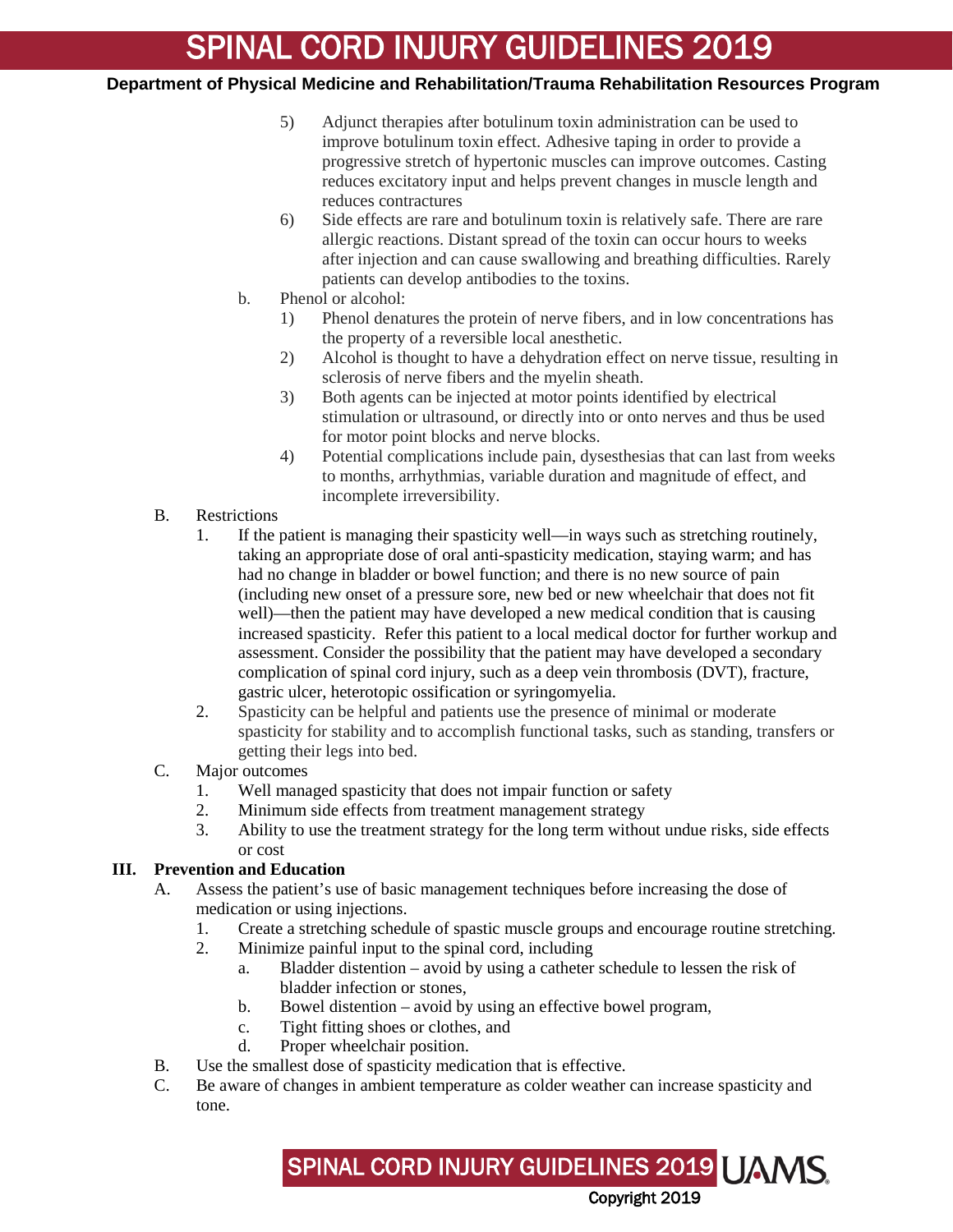#### **Department of Physical Medicine and Rehabilitation/Trauma Rehabilitation Resources Program**

D. Use Valium and Soma judiciously and be aware of the addictive potential and street value of both these medications.

*This guideline was developed to improve health care access in Arkansas and to aid health care providers in making decisions about appropriate patient care. The needs of the individual patient, resources available, and limitations unique to the institution or type of practice may warrant variations.*

#### **Guideline Developers**

Guideline developed by Thomas S. Kiser, MD, in collaboration with the TRIUMPH team led by Thomas S. Kiser, MD, and Rani H Lindberg, MD.

#### **References**

- Ashworth, B. (1964). Preliminary trial of carisoprodol in multiple sclerosis. *Practitioner*, *192*, 540-2. *Anwar F, Mee H, Ramanathan S. Phenol nerve block for ankle plantar exor and invertor spasticity in upper motor neuron lesions: A case series. J Int Soc Phys Rehabil Med 2018;1:55-60*
- Barolat, G., Myklebust, J.B., & Wenninger, W. (1988). Effects of spinal cord stimulation on spasticity and spasms secondary to myelopathy. *Appl Neurophysiol*, *51*, 29-44.
- Bianchine, J.R. (1985). Drugs for Parkinson's disease, spasticity and acute muscle spasms. In L.S. Goodman & A. Gilman (Eds.), *The Pharmacological Basis of Therapeutics* (pp. 486-487). New York: MacMillan Publishing.
- Bohannon, R.W., & Smith, M.B. (1987). Interrater reliability of a modified Ashworth Scale of muscle spasticity. *Phys Ther*, *67*(2), 206-7.
- Davies, J. & Johnston, S.E. (1984). Selective antinociceptive effects of tizanidine (DS 103-282), a centrally acting muscle relaxant, on dorsal horn neurons in the feline spinal cord. *Br J pharmacol*, *82*, 409-21.
- Ellis, K.O. & Carpenter, J.F. (1974). Mechanisms of control of skeletal-muscle contraction by dantrolene sodium. *Arch Phys Med Rehahabil*, *55*, 362-9.
- Formica, A., Verger, K., et al. (2005). Gabapentin for spasticity: A randomize, double-blind, placebocontrolled trial. *Med Clin*, *124*(3), 81-5.
- Gracies, J.M. (2001). Physical modalities other than stretch in spastic hypertonia. *Phys Med Rehabil Clin North Am*, *12*, 747-68.
- Kakebeeke, T.H., Lechner, H.E., & Knapp, P.A. (2005). The effect of passive cycling movements on spasticity after spinal cord injury: Preliminary results. *Spinal Cord*, *43*(8), 483-8.
- Kirklan, L.R. (1984). Baclofen dosage: a suggestion. *Arch Phys Med Rehabil*, *65*, 214.
- Lanig, I. S., New, P. W., Burns, A. S., Bilsky, G., Benito-Penalva, J., Bensmail, D., & Yochelson, M. (2018). Optimizing the Management of Spasticity in People With Spinal Cord Damage: A Clinical Care Pathway for Assessment and Treatment Decision Making From the Ability Network, an International Initiative. *Archives of Physical Medicine and Rehabilitation, 99*(8), 1681-1687.
- Lechner, H.E., Kakebeeke, T.H., Hegemann, D., et al. (2007). The effect of hippotherapy on spasticity and on mental well-being of persons with spinal cord injury. *Arch Phys Med Rehabil*, *88*(10), 1241-8.
- Lee, K.C., Carson, L., Kinnin, E., et al. (1 989). The Ashworth Scale: A reliable and reproducible method of measuring spasticity. *J Neurol Rehabil*, *3*, 205-9.
- Leone, J.A. & Kukulka, C.G. (1988). Effects of tendon pressure on alpha motoneuron excitability in patients with stroke. *Phys Ther*, *68*(4), 475-80.
- Nance, P.W., Satkunam, L., & Ethas, K. (2011). Spasticity management. In R.L. Braddom (ed.), *Physical Medicine and Rehabilitation 4th Edition* (pp. 641-659). Philadelphia: Elsevier Saunders*.*

SPINAL CORD INJURY GUIDELINES 2019 UAMS.

Copyright 2019

Nielsen, J., Klemar, B., & Hansen, H.J. (1995). A new treatment of spasticity with repetitive magnetic stimulation in multiple sclerosis. *J Neurol Neurosurg Psychol*, *58*(2), 254-5.